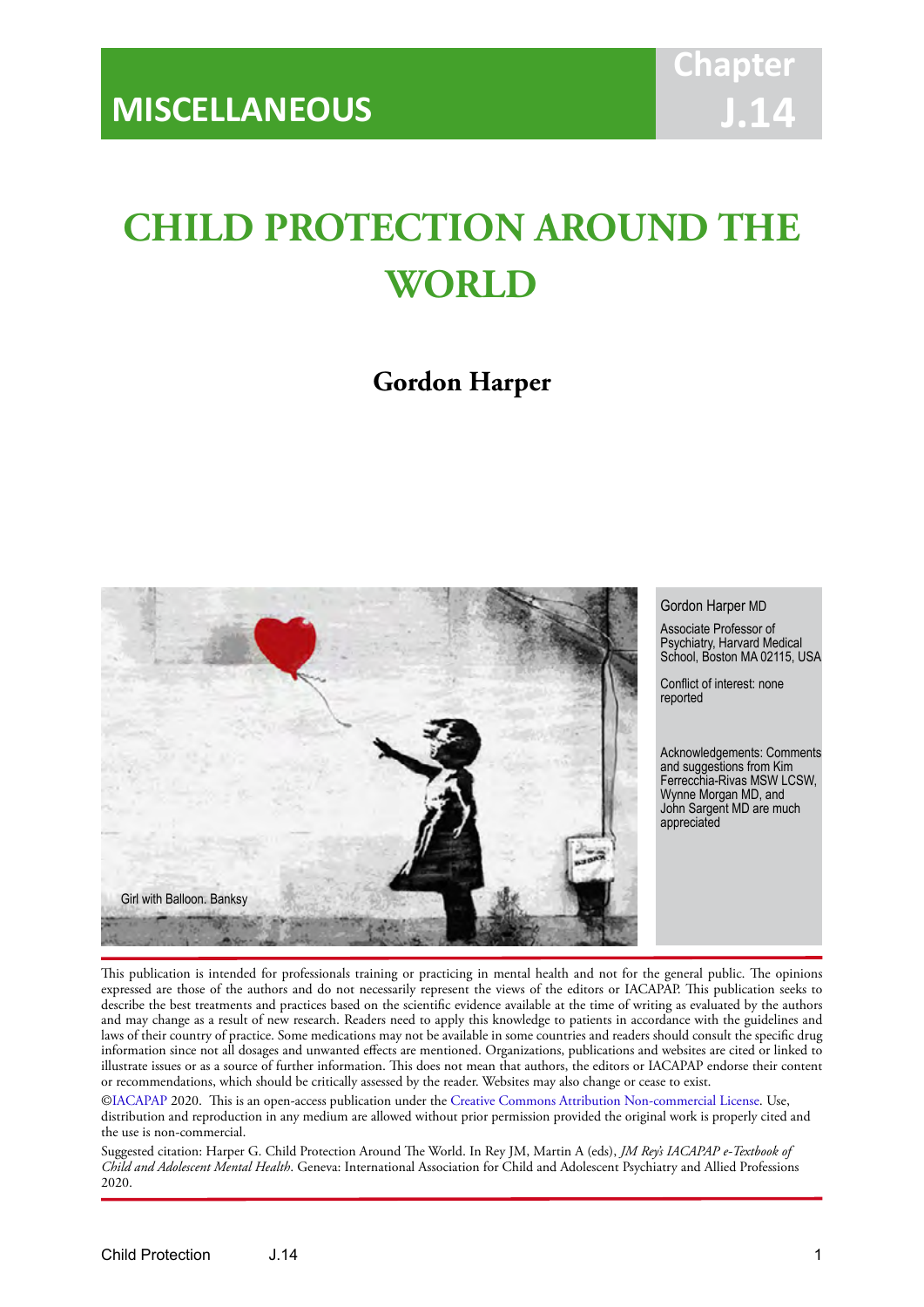This chapter reviews child protection. Child neglect and abus[e and thei](https://iacapap.org/content/uploads/B.1-CHILD-MALTREATMENT-0720121.pdf)r sequelae are discussed in other chapters of the textbook (e.g., Chapter B.1). Although child protection is often thought to belong to social work, wi sequelae are discussed in other chapters of the textbook (e.g., Chapter B.1). Although child protection is often thought to belong to social work, with variable connections to mental health, the healthy development of children and youth is so shaped by the ways that we protect them—a central responsibility of every human society—that child protection belongs to child and adolescent mental health as well. This chapter reviews how that responsibility has evolved and the forms it has taken around the world, specifically:

- How responsibility for the child, once belonging solely to parents, has come to be shared with the larger society
- The forms that child protection takes around the world for prevention, detection, and intervention
- How public knowledge and political processes interact to determine what society does to protect children, and
- Current opportunities to enhance child protection, especially by addressing the child's context, not just the child.

### **CHILD PROTECTION – NOT LONG AGO, UNDISCUSSED**

How children and their development are seen has changed through history (see [Chapter J.9](https://iacapap.org/content/uploads/J.9-HISTORY-OF-CHILDHOOD-2015.pdf)**)**. The story of those changes has itself been changing. Ariès (1960) argued that child development was not written about, much less a field of study, until the last century or so. More recent historians (Orme, 2001) have cited earlier writings on child development going back at least to medieval times.

As to responsibility for children, until modern times, parents, with support from extended family, enjoyed unchallenged oversight of their children, who were seen as property, an economic asset (if they could work or be sold) or a liability (if ill or developmentally delayed). Children gradually acquired the features of adults and were respected to the degree that they became like an adult. Responsibility for "bringing up" the child rested squarely with the parent. Gradually, in the last two centuries, with urbanization and other social changes, a different view of the child emerged. Disadvantaged children, especially orphans, began to be sympathetically portrayed, as in the work of Dickens.

In addition, increasingly objective descriptions of developing children (as by Binet, in describing cognition) launched child development as a field of study. Newspaper reporting of abandoned or abused children aroused public concern. In response, community responsibility for children grew, extending beyond what parents alone could provide. Informal community support, especially from religious organizations, was supplemented in the US and elsewhere by the creation of agencies like the Society for the Prevention of Cruelty to Children (founded a few years after the creation of the Society for the Prevention of Cruelty to Animals).

A culture's understanding that a child has needs, thoughts, and feelings and is not just a blank slate (either evil, according to the doctrine of original sin; or good, like Rousseau's noble savage), resembles what, in individuals, is called mentalization. That is, people gradually have come to see children as having their own legitimate experience, which could be understood by others.

In the  $20<sup>th</sup>$  century, this sympathetic view of the child has been extended, gradually and incompletely, to children from disempowered and stigmatized



"Please sir, may I have some more?" Oliver Twist, Dickens



New York Society for the Prevention of Cruelty to Children (1875)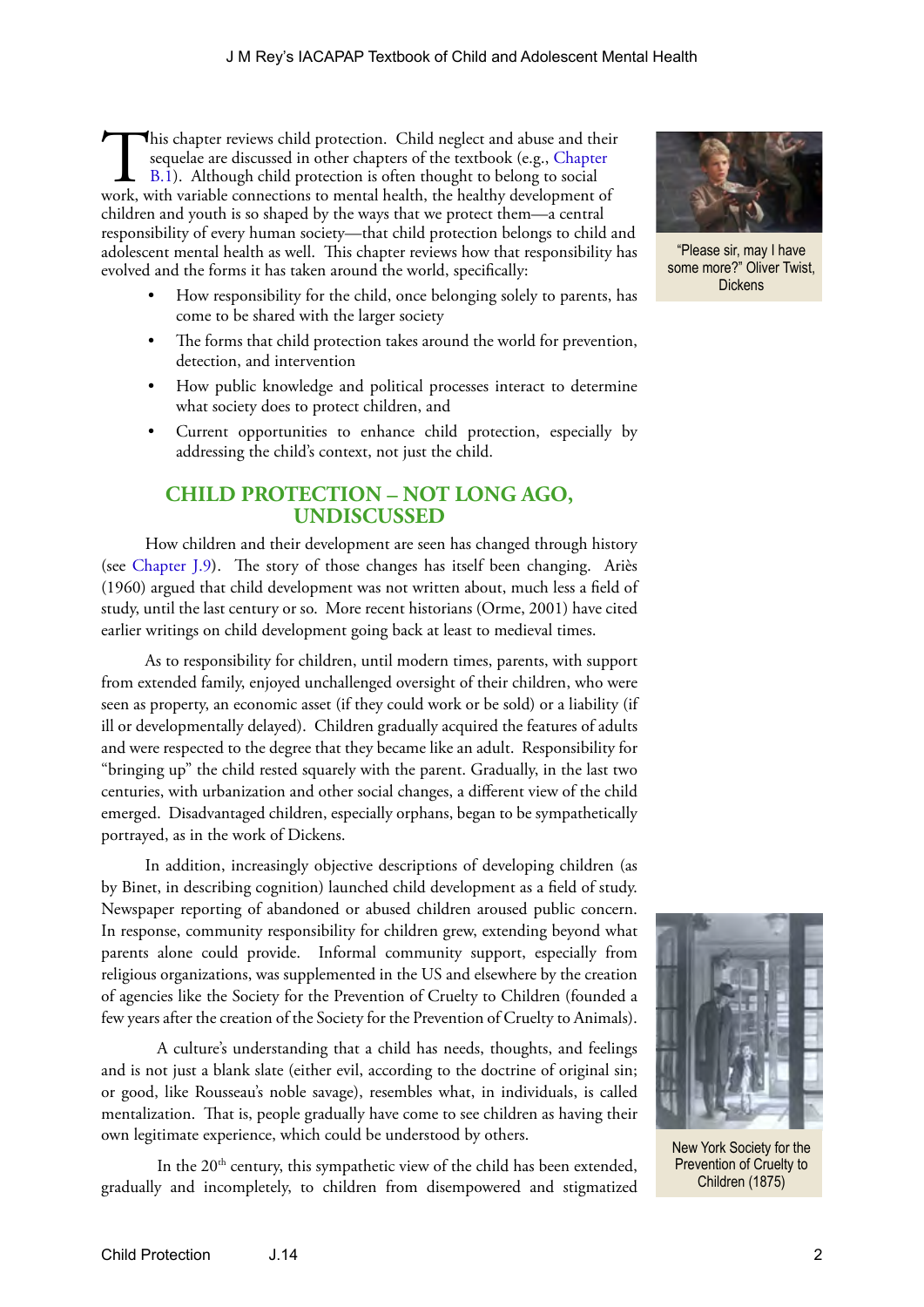groups, including racial and ethnic minorities, the economically disadvantaged, and those with stigmatizing conditions, like developmental differences, homelessness, criminal history, or substance use.

Institutions for orphans and abandoned children gradually replaced "indenture" programs—under which orphan children were hired out to intact families—and "orphan trains", that carried such children to be raised by and to work for pioneer families on the United States frontier. Orphanages, in turn, were replaced by individual placement in foster homes. Laws gradually made neglect and abuse punishable offenses. Support for child welfare came about despite opposition, often moralistic, blaming the "undeserving" poor for their own poverty, or expressing a fear that public support would decrease parents' motivation to work. Advocates of children's rights often had to contend with advocates of parents' rights who resented what they saw as state intrusion in their lives (Bartholet, 2020). In effect, entire systems of child protection were established (see Gordon, 2011; Myers, 2008).

In the 20<sup>th</sup> century, children's rights were defined and codified in declarations of the rights of the child, by the League of Nations in 1924 and by the United Nations in 1959 (see [Chapter J.7, The United Nations Convention on the Rights](https://iacapap.org/content/uploads/J.7-UN-CONVENTION-072012.pdf)  [of the Child and Implications for Clinical Practice, Policy, and Research\)](https://iacapap.org/content/uploads/J.7-UN-CONVENTION-072012.pdf).

The recognition of child abuse in the  $19<sup>th</sup>$  century was not just the result of increased public awareness of children's lives. It was also a response to increased child vulnerability, when isolated nuclear families could not provide on their own the support that traditionally came from extended families. The modern assumption that biological parents will meet all a child's needs misses the traditional role of community, especially extended families, in supplementing what parents provide. Some argue that modern societies overestimate the extent to which biological parents by themselves can meet all of their children's needs, and that child protection systems are a necessary result.

#### **CHILD WELL-BEING AND HEALTHY DEVELOPMENT**

Since the mid-19<sup>th</sup> century, healthy development has been seen to depend on:

- Economic well-being
- Physical health, including nutrition
- **Education**
- Safety from neglect and abuse
- Positive parenting
- Support for self-care and advocacy
- Special support for those with developmental differences.

As the definition of child well-being has expanded, so has the list of adversities that threaten the child, namely:

- Abandonment and lesser forms of neglect
- Poverty and malnutrition
- Child labor
- Exclusion from school



Advocating for children's rights, Bulgaria, 1924

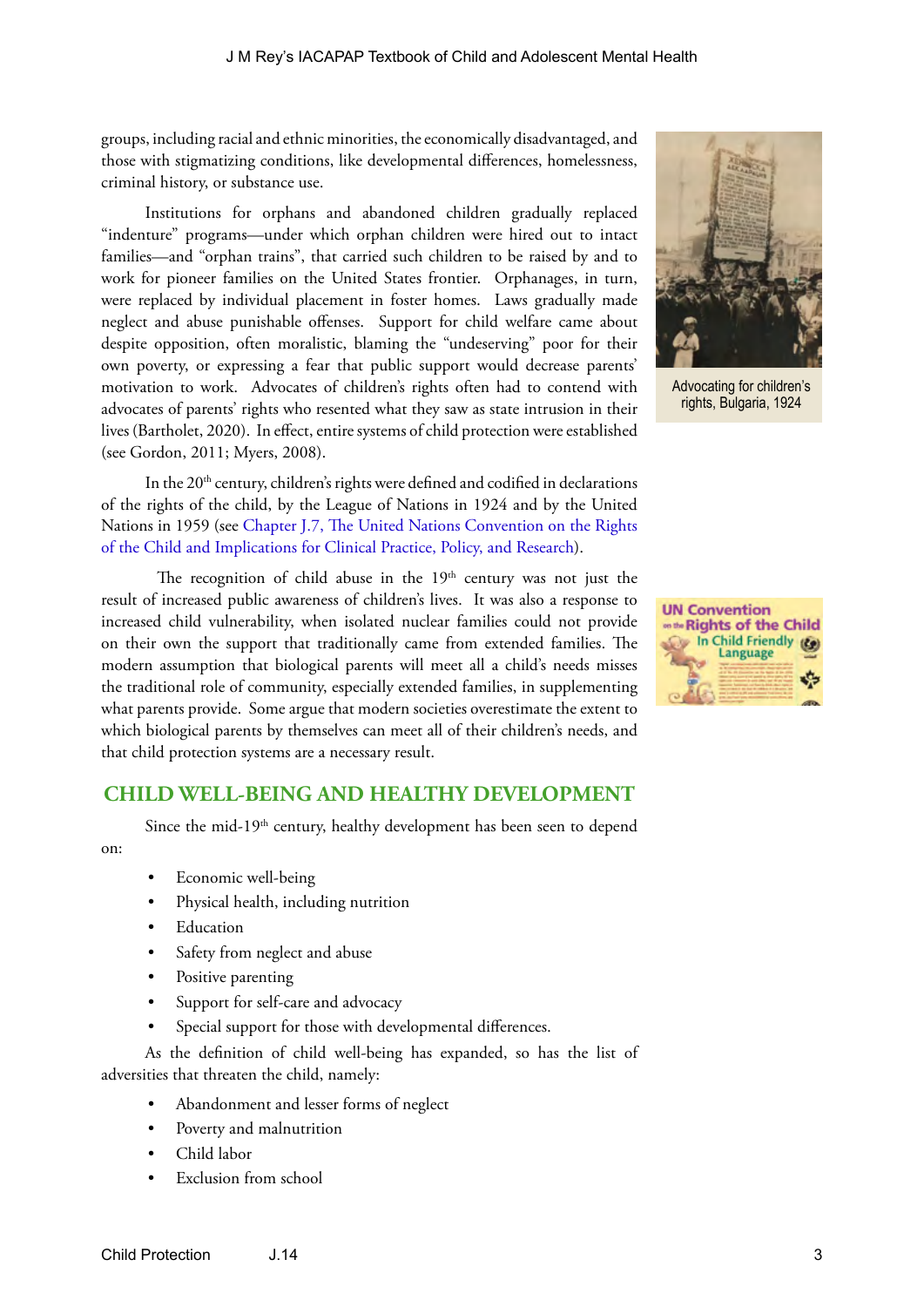- Physical abuse
- Corporal punishment
- Emotional abuse, including neglect, exposure to violence, harassment and bullying
- Sexual abuse
- Child marriage
- Ritual mutilation, especially female genital mutilation
- Factitious illness imposed on another, also known as Munchausen by Proxy or medical child abuse
- Online abuse bullying, sexting
- Discrimination against members of a disempowered or minority group.

Not everything listed here is universally acknowledged as a threat to the child. Attitudes to some practices, like corporal punishment, differ over time and between countries. Other practices, like child marriage, are even more controversial and seen differently by different groups within the same country. For instance, some groups hold that some rites of passage, like female genital mutilation, are positive experiences, enhancing connection to the group and to culture-specific traditions.

The resulting debate puts on one side some who see "children's rights" as a new form of Western colonialism (Shweder, 2000). Others, including advocates from within the communities where such practices have been traditional, have strongly condemned such practices. This debate resonates both with the worldwide debate about women's rights and their right to control their bodies and with critiques of societies' supporting or eroding social connection in general.

Such views have influenced the establishment of child protection laws. Other cultural differences such as, in the US, fear of government control, have slowed the implementation of protective services. For instance, nearly universal child care was established in the US during World War II to allow women to join the workforce, but with benefit for the children. Once the war was over, the program, seen as a government takeover of a family responsibility, was stopped, leaving stressed families without that support.

Important in countering such fear of social supports were studies showing the effects, short- and long-term, of adverse childhood experiences, including neglect and abuse. Research like the [Adverse Child Experiences Studies](https://www.cdc.gov/violenceprevention/childabuseandneglect/acestudy/) from the US Centers for Disease Control and Prevention have demonstrated that experiences like neglect and abuse, over decades, impair health and shorten lifespan.

Positive childhood experiences also make a difference. Along with the [Adverse Childhood Experiences](https://www.cdc.gov/violenceprevention/childabuseandneglect/acestudy/), ACES, some have developed a metric to assess using Resilience Childhood Experiences, RCEs. And recent work shows the longterm protective effects of positive childhood experiences (Bethell et al, 2019). RCES and ACES together comprise ICEs, Influential Childhood Experiences.

There are networks now devoted to informing the public of such knowledge and of using it to guide policy (for example, [Harvard's Center on the Developing](https://developingchild.harvard.edu/)  [Child\).](https://developingchild.harvard.edu/) Newer research links early abuse to details of later health, like the features of adults' hallucinations (Rosen et al, 2020).



Children working in factory. United States, 1920s



The advocate Bogaletch Gebre, whose sister died after female genital mutilation, was herself a survivor of female genital mutilation (NYTimes, 17 November 2019).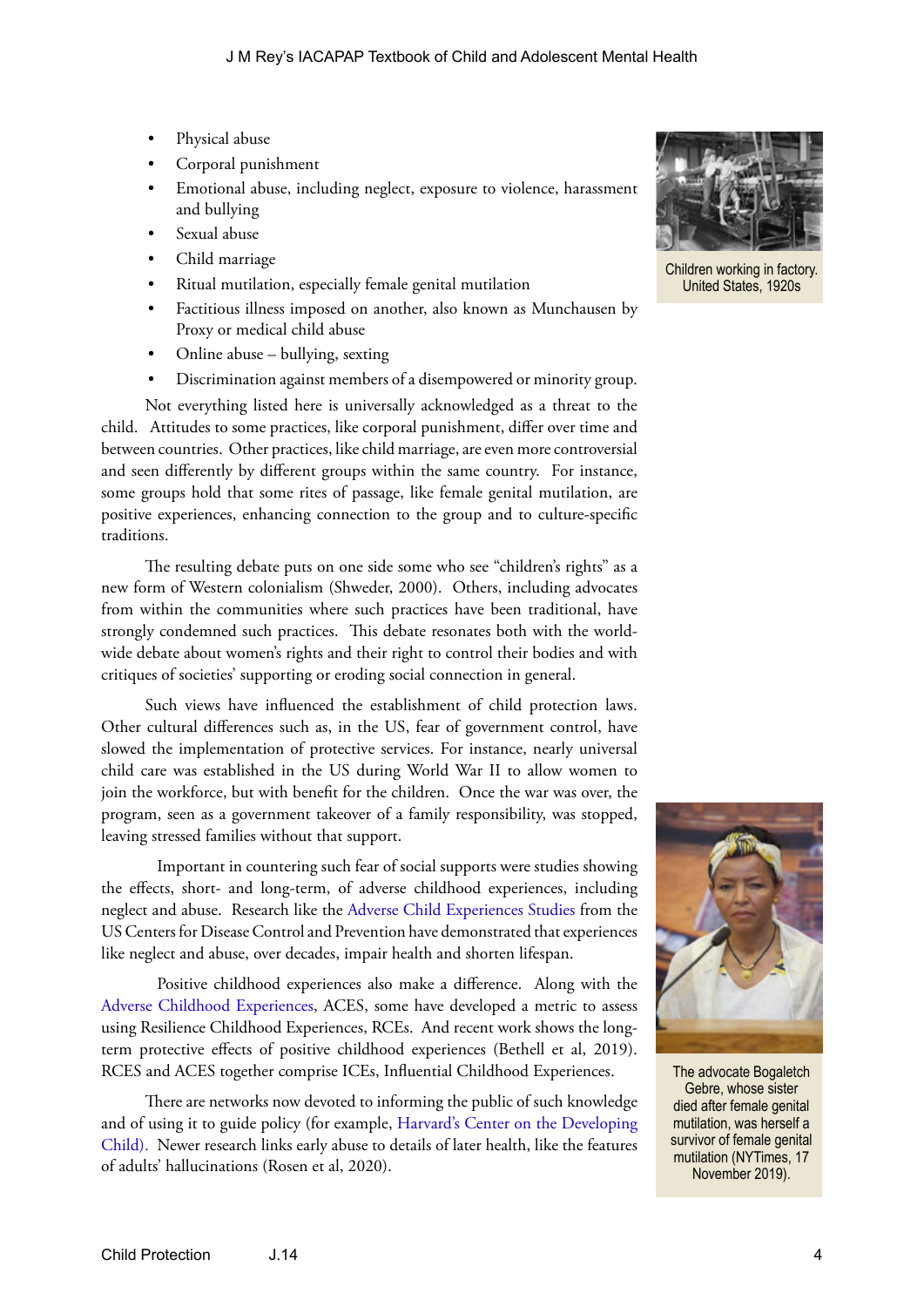The role of the environment of child and family is even more important in child protection than in other areas of child mental health. The importance lies both in causation – the higher rates of abuse and neglect associated with socioeconomic status and with ethnicity, for example – and in mediating prevention and recovery interventions (as discussed below). Higher rates of abuse and neglect are not intrinsic features of the affected groups, but reflect adversities, historical and current.

### **CHILD PROTECTION: PREVENTION, DETECTION, ASSESSMENT, PLANNING, RECOVERY**

These terms echo those used in public health. Primary prevention refers to measures directed at an entire population; secondary prevention to measures directed to a subpopulation deemed at risk; and tertiary prevention helps those who already have a condition, to support recovery and adaptation.

#### **Prevention**

Child protection starts with *promotion of healthy development*. Promotive measures may be universal—applied to all children in a population—like universal education or healthcare, a kind of *primary prevention*. In this line, for example, Sweden, like other Scandinavian countries, has a "family service" child welfare approach, as opposed to a narrower "child protection" approach that is common in English-speaking countries. These two approaches are contrasted in Table B.3.1.

 In the US, the swings of the pendulum between these two poles have been traced by the historian Lepore in response to the discovery of the body of an abused child in Boston Harbor in 2015, known only as "Baby Doe" for weeks before she was identified (Lepore, 2016).

For all children, measures used to promote healthy development include income support, prenatal and postnatal care, parental leave, preschool education, and measures to prevent and respond to domestic violence.

Schoolteachers are often the first to recognize the signs of abuse or neglect and to report them. Some systems have curricula devoted to child protection, to inform children about mental health, and the possibilities of neglect, abuse, or molestation.

#### **Detection**

For children suspected or recognized to be at risk, *detection* may take the form of mandated reporting, one of the most widely enacted forms of protection. Detecting and reporting child abuse became a responsibility of physicians (and other professionals) in the US in the 1960s. A pediatrician, Kempe, and colleagues (1962), drawing on clinical experience, including radiologists' recognition that children with repeated fractures might have inflicted injuries, reported their findings under the provocative title, "The Battered Child Syndrome." Within a decade, nearly all US States enacted laws requiring professionals (medical and others) to report to protective services any child whom they even *suspected* might be at risk of abuse or neglect. While mandated reporting was accepted decades ago in North America, it became a requirement of medical practice much later in other countries, for example, in Germany.



"Baby Doe" on a milk carton, part of an effort to identify a child whose body was found in Boston Harbor in 2015



To protect children with differences, a schoolbased program in the US, "Understanding our Differences," promotes acceptance. Brian Heffernan, a guest speaker, reviews his school presentation with his mother. Boston Sunday Globe, 17 November 2019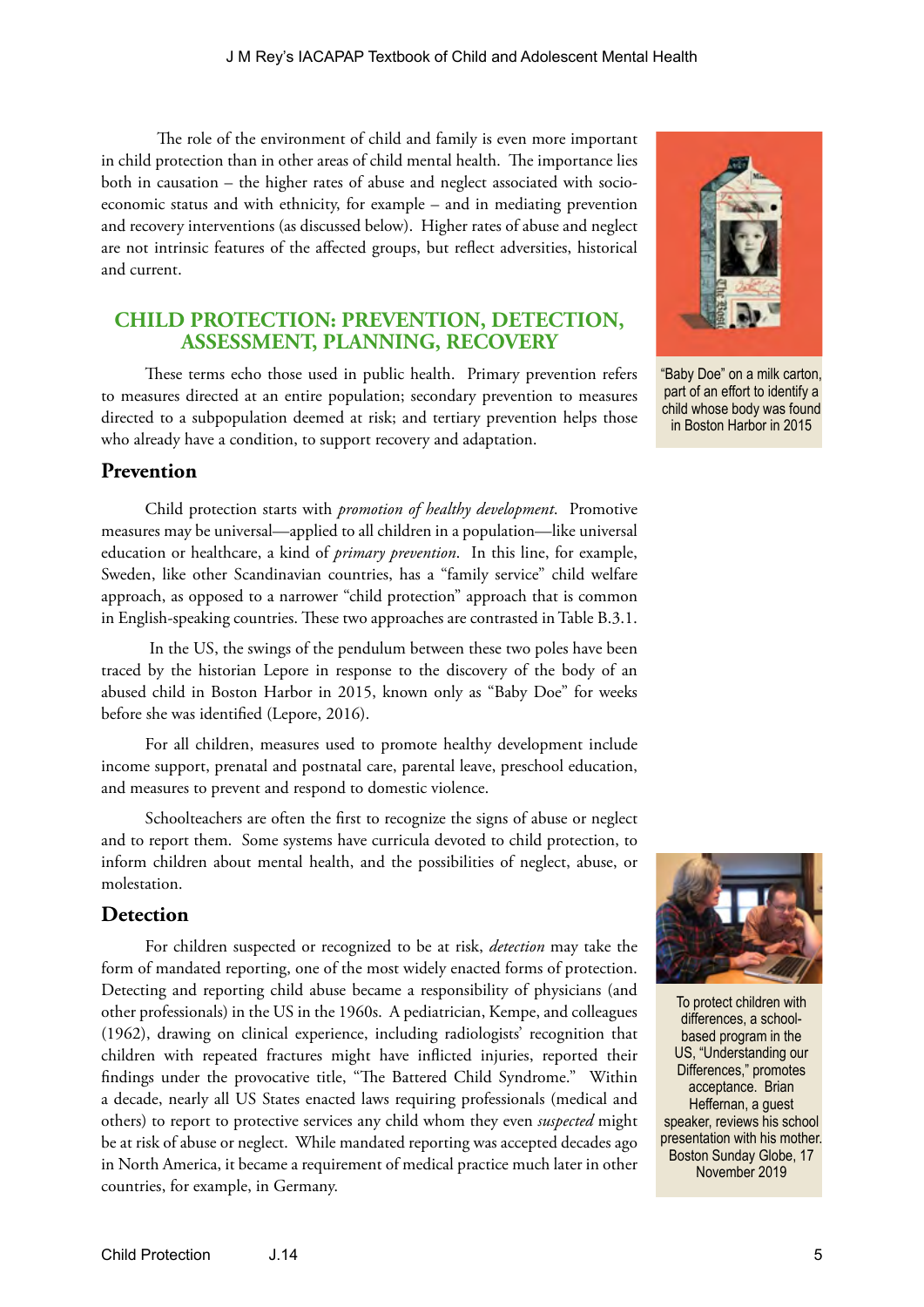| Table B.3.1. Orientations to child protection*               |                                                                        |                                                                                                               |  |  |  |
|--------------------------------------------------------------|------------------------------------------------------------------------|---------------------------------------------------------------------------------------------------------------|--|--|--|
| <b>Characteristic</b>                                        | <b>Child protection</b>                                                | <b>Family support</b>                                                                                         |  |  |  |
| Goal                                                         | Protecting children from harm                                          | Supporting families with social,<br>economic and psychological difficulties                                   |  |  |  |
| <b>Entry to services</b>                                     | Single entry point; report or notification<br>by third party           | Range of entry points and services                                                                            |  |  |  |
| Basis of government<br>intervention and<br>services provided | Legalistic, investigatory, in order to<br>formulate child safety plans | Supportive or therapeutic responses<br>to meeting the needs of children and<br>families or resolving problems |  |  |  |
| <b>Place of services</b>                                     | Separated from family support services                                 | Embedded within and normalised by<br>broad child welfare or public health<br>services                         |  |  |  |
| Coverage                                                     | Concentrates on families at risk                                       | <b>Universal</b>                                                                                              |  |  |  |
| Service approach                                             | Standardised procedures; rigid<br>timelines                            | Flexible to meet clients' needs                                                                               |  |  |  |
| State-parent<br>relationship                                 | Often adversarial                                                      | Partnership, relationship-based                                                                               |  |  |  |
| Role of the legal<br>system                                  | Often adversarial                                                      | Last resort; informal                                                                                         |  |  |  |
| Out-of-home care                                             | Mainly involuntary                                                     | Mainly voluntary                                                                                              |  |  |  |
| *Adapted from Price-Robertson et al (2014)                   |                                                                        |                                                                                                               |  |  |  |

#### **Assessment**

Reporting is followed by *investigative assessment*, in which child protection workers may have authority to access information, including health information, otherwise considered private. How such assessment is done varies greatly, ranging from the use of standard clinical assessments borrowed from other clinical fields to the use of formats specially designed for assessing risk. Investigation may include review of police response to homes, contact with clinical providers, school personnel, extended family, and other state agencies. Systematic review of assessment has shown predictable cognitive errors based on overly simple assumptions, recognition of which can decrease these errors (Munro, 1999).

Assessment is challenging, starting with the child. Whatever the basis for a protective report, the child may show (or feel, but not show) a variety of responses, including confusion and emotional distress at intruders' entry into family life, on the one hand, and relief that a desperate situation has been recognized, on the other.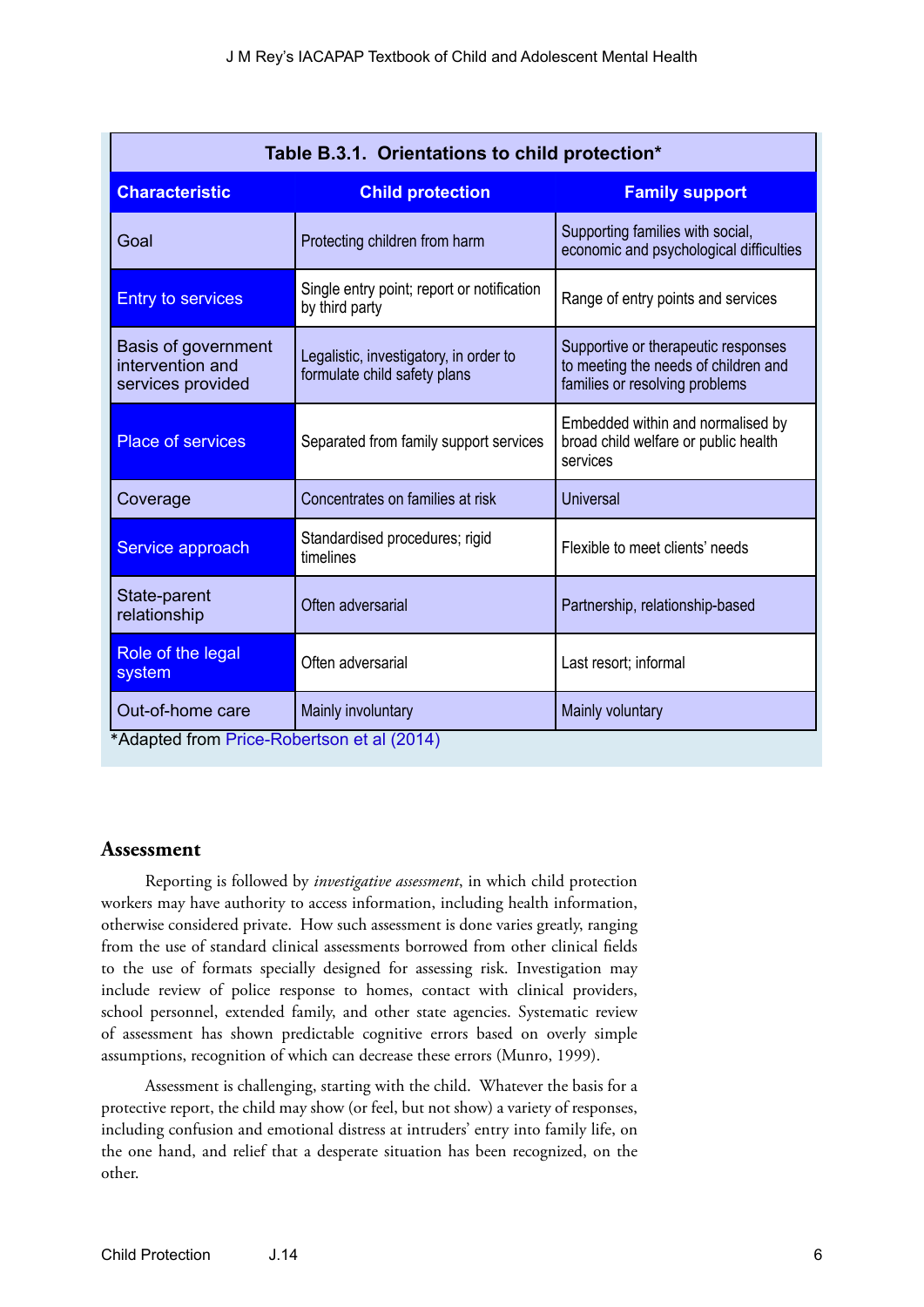Regardless of how the child understands the situation, they may show various symptoms, largely post-traumatic:

- Emotional dyscontrol to the point of tantrums
- Meanness to others
- Failure to care for self or protect oneself
- Self-injury or suicidal threats or behavior
- School failure, with possible changes in language processing or learning profile
- Emergent depression or other mood disorder
- Emergent psychotic disorder

The assessment of the child considers several mental health possibilities:

- A reaction to trauma and removal, needing understanding and support from foster parents and protective workers, and likely to subside with time
- A similar reaction, but less likely to subside, needing mental health support
- A major developmental or mental health condition, needing consultation and referral.

This assessment is addressed in a Practice Parameter developed by the American Academy of Child and Adolescent Psychiatry [\(Lee et al, 2015\)](https://jaacap.org/article/S0890-8567(15)00148-3/fulltext).

*Hearing* the child is an essential, but challenging, part of the assessment. Without talking with the child, serious injuries or death can occur when the adult's report is taken as the basis for dismissing a protective report (as shown in the documentary "The Trials of Gabriel Fernandez"). Abused children, like adult victims of domestic violence (Snyder, 2019), may have difficulty finding their voice, masked by:

- Fear for their own safety, especially if they fear they will be identified as the reporter or the one confirming the abuse
- An ambivalent relationship with the perpetrator (for example, needing as well as fearing); or
- Feelings of guilt blaming themselves for what has happened.

The effect of a clear statement of what has happened is powerful. Such a statement gives the child the sense of being heard and affirms that abuse is not the child's fault. As one youth posted in response to the video "ReMoved", "It's quite amazing, because usually I feel like no one gets what happened."

Hearing the child's voice is facilitated, using developmentally appropriate language, by:

- Interviewing the child in a safe place
- Taking time
- Acknowledging a problem ("We're here because some things have not gone well…")
- Reinforcing the feeling of safety and value with statements like, "We're interested in hearing your experience, which sometimes is difficult, even scary. But our first goal is keeping you safe. You deserve that"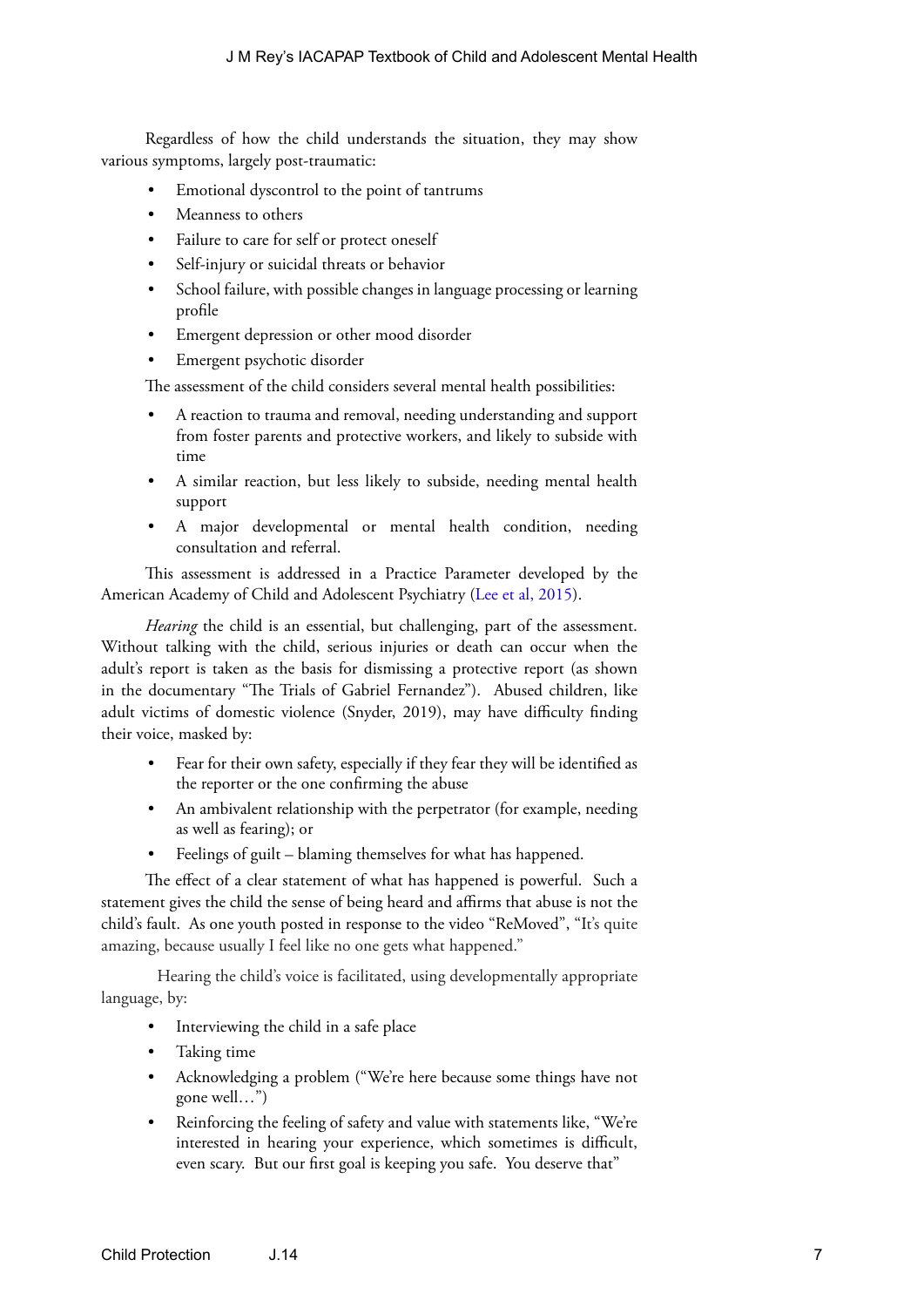- Considering the use, at least at the start, of impersonal language ("Often, people have trouble…" or, "Sometimes, children are confused about…"), rather than personal language ("You…" or, "Your mother or father…")
- Acknowledging the possibility of guilt, and offering relief ("When things go badly, children often blame themselves, feel that the trouble is their fault. We don't see it that way.")
- Acknowledging ambivalent relationships ("Parents sometimes care a lot about their children, but things get in the way of taking good care… We want to help kids stay in touch with parents, maybe even stay with them, while we help with those problems.")
- Speaking respectfully but candidly about parents ("While a mother/ father may care a lot about a child, sometimes they have troubles with…")
- Acknowledging partnership in working toward a goal ("We want to work together with your mother/father to make things better. We'll see how that goes. Meanwhile, the plan for right now...")

Assessing the parents and family is also challenging. Attitudes to parents vary. At one time, parents were often seen as offenders, not as people needing support (Bourne & Newberger, 1979). Today, most protective services aim to provide a sympathetic and supportive relationship, in which *shared* planning for the child can occur. Moving beyond the era when professionals spoke and families listened, many now encourage the family to start the planning process by stating their needs. Family-friendly language is used, as opposed to professional jargon.

This approach is used by in-home therapy services in the US like Intensive In-Home Child & Psychiatric Service (IICAPS) in Connecticut (Woolston et al, 2007). This approach is also described in Allen (2018). The team, as it develops a plan for each family, can also gather data showing how differences in attachment and mentalizing mediate the transmission of trauma across generations (Stob et al, 2019).

## **Planning**

Assessment leads to a decision: either to rule out that abuse or serious risk of abuse is occurring or to substantiate (support) the report. If the report is supported, the next decision is whether the child can remain with parent(s) or needs to be relocated to a safe setting.

Here the protective pendulum has swung widely. It was once assumed that the abused or neglected child needed, first of all, to be separated from the family. More recently, the negative consequences of such automatic relocation have been recognized. These include loss of connection with birth relatives, relationships that for many protected children remain important, and repeated broken attachments sustained when living in a series of foster or group homes. In addition, evidence for lasting benefit from treatment away from parents has been weak (Lewis et al, 1980). A contemporary approach is reflected in the document *[Foster Care – a Path](https://www.acf.hhs.gov/cb/resource/child-welfare-podcast-foster-care-part1)  [to Re-unification,](https://www.acf.hhs.gov/cb/resource/child-welfare-podcast-foster-care-part1)* from the US Children's Bureau (2019).

Recognizing the child's need to sustain a relationship with the biological parents has led others to develop ways to find previously unrecognized family

IICAPS illustrates that family-driven care can give voice to families as well as professionals. As professionals listen to the family's needs and plans, they have in mind a model of how problems are transmitted across generations, a model in which attunement, attachment, and mentalization play a part. Thinking this way, they both support the family and have a way of understanding mechanisms that contribute to problems and that, mobilized appropriately, can promote recovery.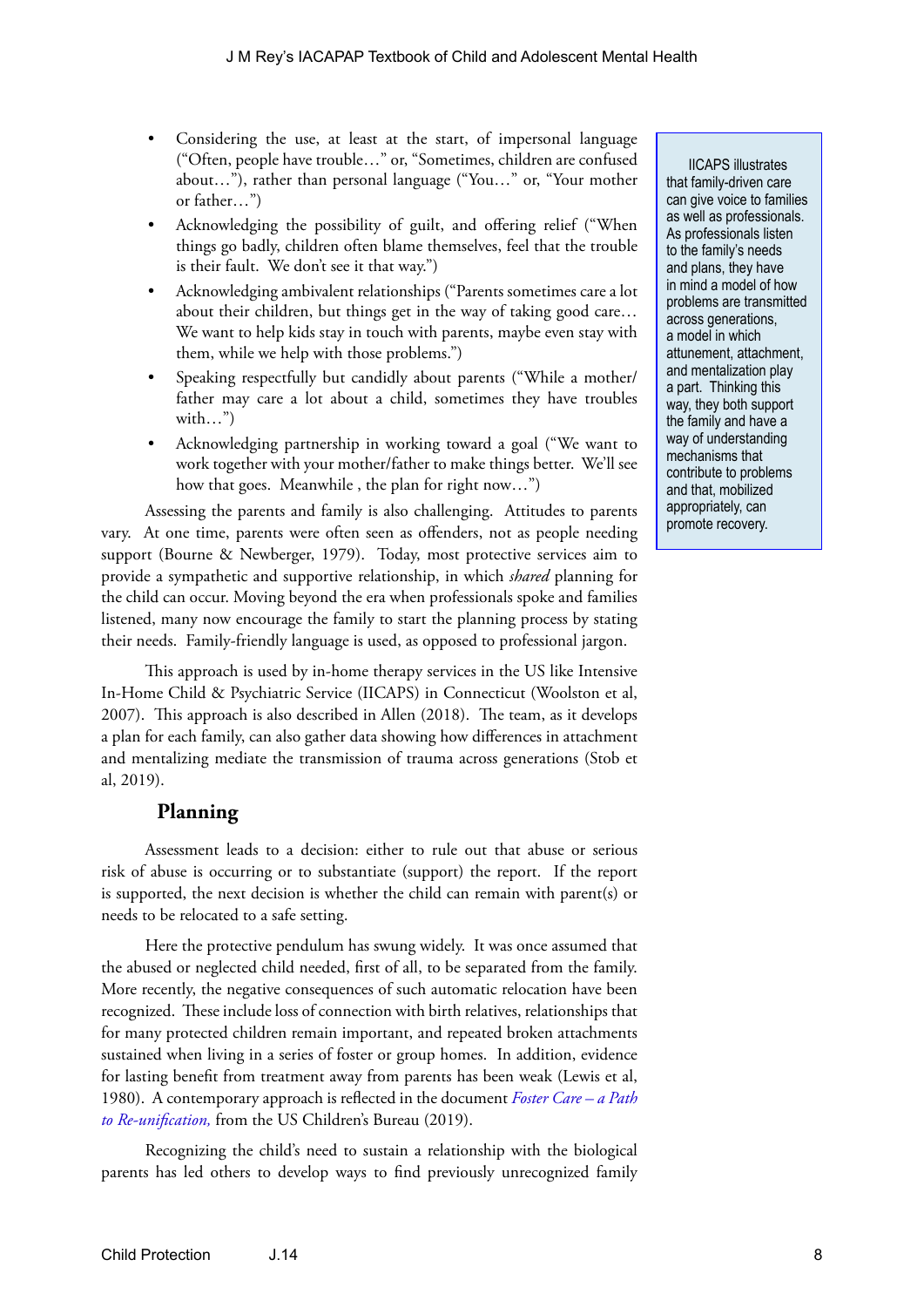resources in order to support children's ties to the family and keep them out of substitute—and often, temporary—care with strangers. Such efforts include the "Family Finding and Permanency" work started by Kevin Campbell in Australia (see box) and, in the US, "the Urgency of Permanency" started at the Walker Program in Massachusetts.

The variety of forms that protection can take is summarized in Table B.3.2. Striking the balance between these two goals – effective protection and supporting and using ties with primary family – remains a challenge for child protection. When risk to the child is acute and severe, protective services may seek custody. Protective custody may be obtained immediately but will usually entail court proceedings at some stage.

When data are ambiguous, neither confirming risk nor allowing dismissal of protective concerns, the ambiguity may be managed by developing a *provisional plan*, starting with acknowledgement of uncertainty and stipulating criteria to be used, after a period of observation, to further define or rule out the need for intervention (Harper, 2016a). Although support may start with change of parenting or of residence, it often includes mental health treatment and special education services as well.

"In-home support" takes many forms:

- Economic support
- **Education**
- Peer support
- **Treatment**
- Jointly developed "safety plan"

Providers – biological kin or foster parents – must demonstrate:

- Trauma awareness
- Mature impulse control and
- The ability both to understand the child's experience and to help the child understand what has happened, including the effects of relocation.

All of these should provide safety and nurturance for the child recovering from abuse or neglect. They should also provide what children need for long-term recovery and growth. For the child removed from the family home, out-of-home care may take the form of:

- "Kinship care", foster care, residential care (see Table B.3.2)
- Relationship support—with the family of origin, with relatives, with peers, with co-survivors in recovery
- Mental health care, which may include psychotherapy and psychoactive medication—psychoactive medications are more often prescribed for children in protective custody than for their peers (see below; overprescribing is also addressed in a [guideline from the American](https://www.aacap.org/App_Themes/AACAP/docs/clinical_practice_center/systems_of_care/AACAP_Psychotropic_Medication_Recommendations_2015_FINAL.pdf)  [Academy of Child & Adolescent Psychiatry\)](https://www.aacap.org/App_Themes/AACAP/docs/clinical_practice_center/systems_of_care/AACAP_Psychotropic_Medication_Recommendations_2015_FINAL.pdf).

A substitute caregiver must be screened for criminal or legal history and risk of domestic violence, physical or emotional. Kinship care has the advantage of family connection, but must provide safety not available with the child's original family. Prospective foster parents (possibly a person known to the child but not

#### **Family Finding and Permanency: Current Projects**

#### *[The Path Out of](https://chronicleofsocialchange.org/child-welfare-2/path-foster-care-crisis-runs-family/28707)  [Foster Care Crisis](https://chronicleofsocialchange.org/child-welfare-2/path-foster-care-crisis-runs-family/28707)  [Runs Through](https://chronicleofsocialchange.org/child-welfare-2/path-foster-care-crisis-runs-family/28707)  [Family](https://chronicleofsocialchange.org/child-welfare-2/path-foster-care-crisis-runs-family/28707)*

By Kevin Campbell and Jill Borgeson. An article on the language of family finding evolving in response to years of learning from practice and research.

#### *[Family Finders](https://www.perthnow.com.au/news/wa/family-finders-helping-vulnerable-wa-kids-ng-3be9f6ac776b34cd26f913623d7c323d)  [Helping Vulnerable](https://www.perthnow.com.au/news/wa/family-finders-helping-vulnerable-wa-kids-ng-3be9f6ac776b34cd26f913623d7c323d)  [WA Kids](https://www.perthnow.com.au/news/wa/family-finders-helping-vulnerable-wa-kids-ng-3be9f6ac776b34cd26f913623d7c323d)*

By Kate Campbell. An article on Kevin's work in Western Australia.

*[Good Business, Real](https://chronicleofsocialchange.org/opinion/good-business-real-results-time-radical-change-child-protection/24389)  [Results: Time for](https://chronicleofsocialchange.org/opinion/good-business-real-results-time-radical-change-child-protection/24389)  [Radical Change in](https://chronicleofsocialchange.org/opinion/good-business-real-results-time-radical-change-child-protection/24389)  [Child Protection](https://chronicleofsocialchange.org/opinion/good-business-real-results-time-radical-change-child-protection/24389)* By Kevin Campbell.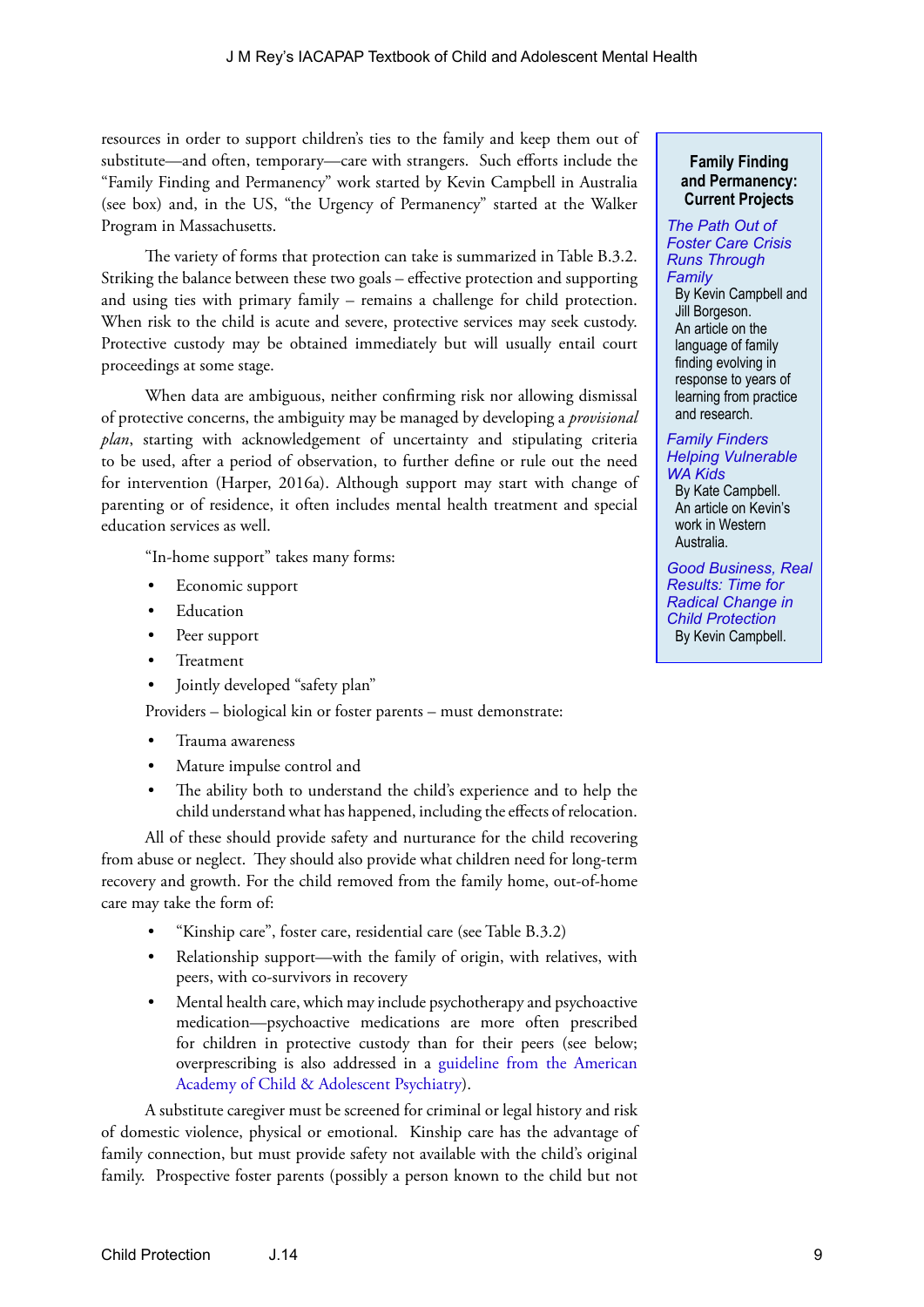| Table B.3.2. Recovering from Abuse or Neglect             |                                                                                                   |                                                                          |                                                                      |                                                                                                                    |  |
|-----------------------------------------------------------|---------------------------------------------------------------------------------------------------|--------------------------------------------------------------------------|----------------------------------------------------------------------|--------------------------------------------------------------------------------------------------------------------|--|
| <b>WHERE IS THE</b><br><b>CHILD?</b>                      | <b>IN-HOME</b><br><b>SUPPORT</b>                                                                  | <b>KINSHIP CARE</b>                                                      | <b>FOSTER CARE</b>                                                   | <b>RESIDENTIAL</b><br><b>CARE</b>                                                                                  |  |
| <b>LOCATION</b>                                           | In familiar home,<br>with parents                                                                 | In home with<br>relatives                                                | In a new home, with<br>new (foster) parents                          | In a group setting,<br>designed both to<br>house and to heal                                                       |  |
| <b>ALONG WITH</b>                                         | Often, usual family<br>members                                                                    | Relatives, family<br>members, maybe<br>siblings                          | Foster parents and<br>their children, maybe<br>other foster children | Professional staff and<br>other children                                                                           |  |
| <b>RELATIONSHIP</b><br><b>WITH PARENTS</b>                | Continues, but<br>hopefully with<br>change                                                        | Usually kept up by<br>visits                                             | May or may not<br>continue                                           | May or may not<br>continue                                                                                         |  |
| <b>RELATIONSHIP</b><br><b>WITH SIBLINGS</b>               | Continues                                                                                         | Usually kept up, by<br>visits if not living<br>together                  | May or may not<br>continue                                           | May or may not<br>continue                                                                                         |  |
| THE CHILD IS<br><b>PROTECTED</b><br><b>THROUGH</b>        | Intensive in-home<br>supports: parent<br>aides, behavioral<br>coaching, indicated<br>medical care | Change of<br>caretakers                                                  | Change of caretakers                                                 | Change of caretakers                                                                                               |  |
| <b>ADVANTAGES</b><br>OF THIS MODE<br><b>OF CARE</b>       | Maintains key<br>attachment<br>relationships                                                      | Maintains family<br>relationships, even<br>if not living with<br>parents | Fresh start with new<br>family, relationships                        | Sometimes, only care<br>available                                                                                  |  |
| <b>DRAWBACKS OF</b><br><b>THIS MODE OF</b><br><b>CARE</b> | No guarantee of<br>change                                                                         | Not always available<br>or acceptable                                    | Risk of frequent<br>changes; loss of new<br>attachments              | "Institutional" care; no<br>close relationships<br>replacing parents;<br>weak evidence of<br>lasting effectiveness |  |

related, like a teacher, friend of the family, child's friend's family, boy or girl scout leader etc.) must be screened as well. As stated above, re-unification with the family of origin may or may not be a goal – the challenge is to balance the contrasting goals of "rescue through separation" and of "supporting connections".

#### **Talking Recovery**

Wherever the child lives, various kinds of support aid recovery. Support starts by informing the child of what is happening, a difficult but important conversation. In a developmentally appropriate way, one aims to:

- Respect the child's view of their needs (which may or may not include recognizing that they need protection)
- Let the child know that they are not to blame for what has happened, and
- Give concrete information about the next steps.

One must affirm the child's need for protection – that the current parent (biological or not), despite strengths and some degree of devotion to the child, has not been meeting the child's needs – and outline what will happen.

#### **Immediate protection**

The need for immediate protection arises, for example, when a mother two weeks post-partum has a depression with command hallucinations to kill the baby. The protective team, with mental health consultation, makes an emergency assessment (the child is at acute, immediate risk) and plan to ensure the child's safety.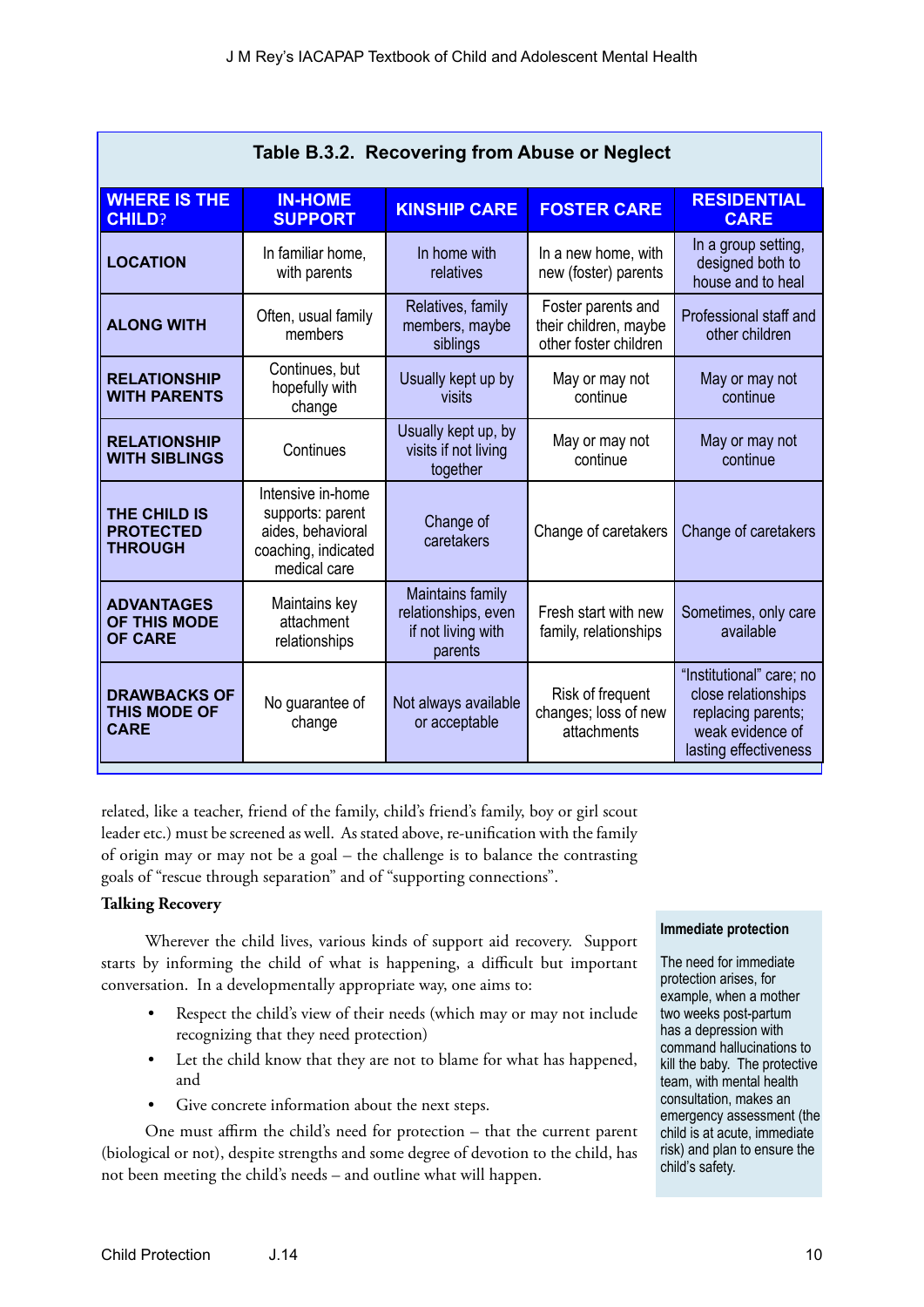

Girls Educational & Mentoring. GEMS' unique Victim, Survivor, Leader ™ program model is the gold standard for organizations serving trafficking victims and survivors across the country and GEMS trains thousands of professionals every year on its best practices.

Recovery must also take a longer view of outcomes. A short term view focused on "stabilization" or absence of repeat injuries in the short term is not enough. For example, serial foster placements, as noted above, fail to provide the child with lasting connections. In this way, outcomes in child protection, as in other areas of child mental health, go beyond the framework called the "Triple Aim" (patient experience, population health, per capita cost), that is widely used in evaluating health care. In child mental health, the goals are broader: health (physical, developmental, relationship) over the longer term of the child's development; patient experience that includes both child and parent; and costs beyond healthcare to include costs in mental health, education and special education, juvenile justice, and social services.

#### *Recovery communities*

For all children, but especially for those recovering from conditions that have included social isolation and shame, finding and growing with a recovery community is a key part of recovery. These recovery communities may be generic (youth associations) or specifically aimed at recovering groups. Two examples of organizations that support recovery in adolescent girls and young women who have suffered commercial sexual exploitation are "[My Life, My Choice](https://en.wikipedia.org/wiki/My_Life_My_Choice)" and ["Girls](https://www.gems-girls.org/)  [Educational & Mentoring Services](https://www.gems-girls.org/)" (GEMS).

In many countries, child protection is made more difficult by the existence of "silos": locating protection services in parallel agencies not responsible to each other and sometimes not even communicating. For instance, in most States in the US, children's services are divided between education, health, mental health, social service, and juvenile justice. Isolation from other agencies may be more prevalent in child protection services than in other public services. Such isolation was one of the system failures identified in the documentary "The Trials of Gabriel Fernandez," about the death of a child in Los Angeles who had been reported as needing protective supervision. For families who already have to deal with fragmented lives, separation of services in this way makes recovery more difficult.

#### **IMPLEMENTING SERVICES: KNOWLEDGE TO PRACTICE**

As discussed in the child and adolescent mental health policy chapter of this Textbook ([J.6\)](https://iacapap.org/content/uploads/J.6-CAMH-POLICY-072012.pdf), public programs result from the interaction of knowledge base, political will, and political strategy. In healthcare, the term "implementation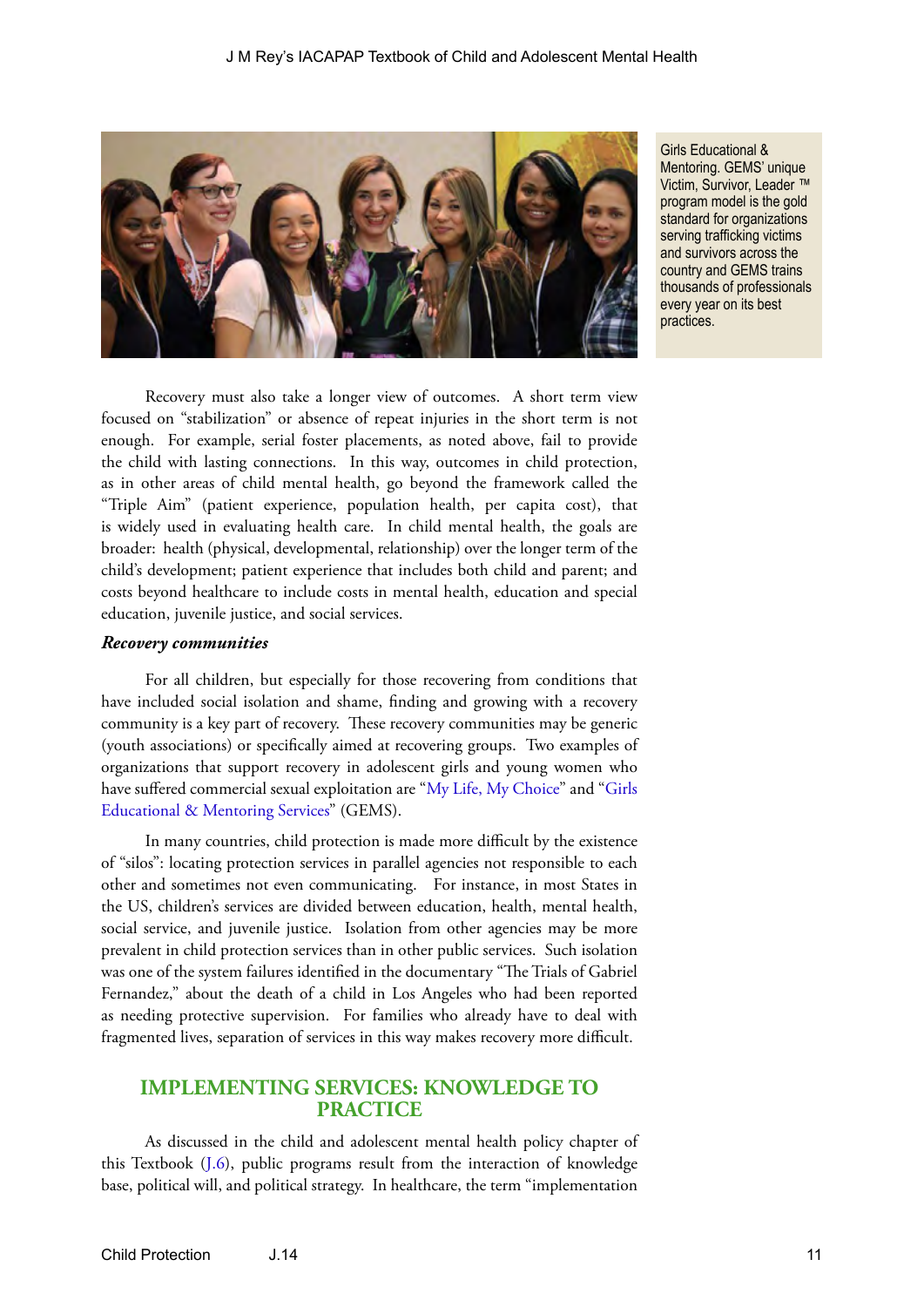science" is now used for translating knowledge of what *can* be done into widespread *practice* (Bauer et al, 2015). Child protection—at the intersection of media reporting (sometimes inflammatory), public opinion (sometimes sympathetic and sometimes stigmatizing), and the political process—illustrates this interaction.

In the US, for example, increasing publicity about abandoned and abused children, coinciding with a political administration determined to act on longrecognized social problems, led in the first decade of the 20<sup>th</sup> century to the founding of the Federal Children's Bureau, the passage of the "first State laws" to prevent abuse and neglect, and the convening of the first national conference on the needs of children. But a generation elapsed before federal support to the States' children's services included money, in response to economic depression and an administration committed to social support. This support became known as "Aid to Families with Dependent Children" ([Murray & Gesiriech\)](https://www.masslegalservices.org/system/files/library/Brief%20Legislative%20History%20of%20Child%20Welfare%20System.pdf).

The vulnerability of those services to public opinion and political pressure was shown again in the 1990s in the US, when an administration largely seen as progressive, responding to negative characterization of welfare payments as encouraging dependency, terminated the "Aid to Families with Dependent Children Program", replacing it with "Temporary Assistance to Needy Families," which included work requirements for mothers. Consequences of this more restrictive support program were often negative.

The effect of political change has also been evident in support of research on child abuse and neglect by the US National Academy of Sciences. After a report in 1993 called for new research, a follow up report two decades later reviewed the costs of child abuse and neglect and made ambitious recommendations regarding the research base ("New Directions in Child Abuse and Neglect Research"). But with a change in administration two years later, not only have those recommendations faded from view, but research on child abuse and neglect no longer appears on the agenda of the National Academy of Sciences.

Public knowledge about child protection is also informed by investigative journalism. Exposés appear both in print and screen media. For instance, in the US, an investigative report in a newspaper documented the story of a child who sustained many changes in foster and pre-adoptive placements, as reunification with biological parent was endorsed and then discarded as a goal (Lazar, 2019b). A television documentary, "The Trials of Gabriel Fernandez," mentioned above, recounted not only the torture and abuse that led to the death of an 8-year-old, but the failed processes in the protective system. These resulted in indictments of social workers as well as of the child's mother and her partner.

Shortcomings identified in such investigative reporting illustrate the path that leads from *knowledge* of abuse and neglect, through detection and reporting, to protective *intervention*. Obstacles on this path include:

#### *Problems in program design:*

- Failures in striking a balance in *mission* between protection through separation and family reunification
- Conflicts of interest, for instance when providers contracted to provide services are incentivized not to take protective actions that will increase

In 1960, an incident illustrated the relationship between publicity and policy change. A State in the US terminated welfare payments to families when a child was born out of wedlock, breaking a State rule. Resulting publicity and public outrage led to an administrative decision, later supported by legislation and the courts, that the States could not simply cease services for needy families for breaking such a rule – the State had to develop other services.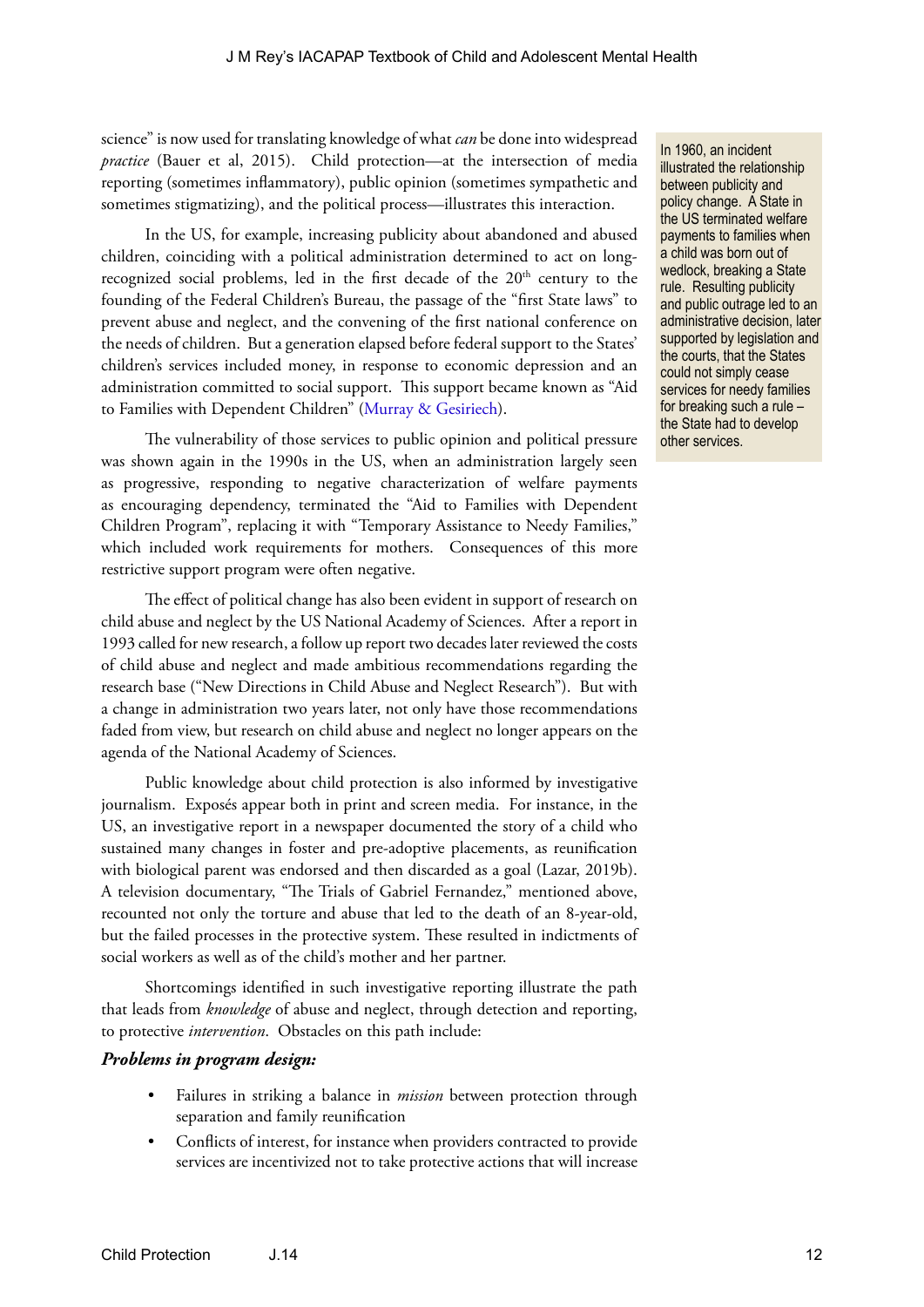expenses and would "fail the mission"—i.e., decrease the rate of family re-unification, if that is the (cost-saving) goal

- Other conflicts of interest, for instance between contractors and government officials responsible for contracting
- Administrative pressures to meet quantitative goals, like the use of expensive out-of-home placements, resulting in failure to provide protection
- Failure to acknowledge and counteract social, economic, and ethnic disparities.

#### *Problems in implementing programs:*

- Inadequate *human resources*, such as understaffing (in the US, agencies have been sued for having caseloads greater than 30 cases per worker), and the assigning of less trained workers to challenging positions without adequate support (as in "The Trials of Gabriel Fernandez")
- Failure to follow established policies, like documenting sites of repeated injuries, or monitoring the activities of frontline staff
- Failure to monitor policy consequences, for instance, when family reunification is promoted for clinical and budgetary reasons but without tracking the outcomes needed to assess the effects of such policy
- Failure to help child-serving agencies work together by countering the frequent isolation of those involved in child protection.

A challenge needing emphasis in protective services is stress on workers, which needs acknowledgement and special support. Workers in other fields are often protected from physical hazards, like exposure to harmful chemicals. Among healthcare workers, the psychological burden of stress and unreasonable work schedules are recognized. But for workers in protective services, acknowledgement of the stresses they routinely encounter, starting with secondary trauma, is much less common. This challenge, identified historically (Copans et al, 1979) and recently ([Rakoczy, 2009;](https://www.socialworker.com/feature-articles/practice/Compassion_Fatigue_in_Child_Welfare/) [Child Welfare Information Gateway](https://www.childwelfare.gov/aboutus/)), is still missing effective, systems-wide response.

For this and other challenges, one solution offered is to establish an independent oversight body (Lazar, 2019a). In Los Angeles, after the tragedy reported in "The Trials of Gabriel Fernandez" documentary, an independent Child Protection Board was established, but without the recommended authority or funds.

Another remedy would be to create in child protection the culture that has contributed to quality and safety in healthcare and in other industries. For instance, in the US, while the Federal government supports children's services in dozens of States, outcomes are examined and analyzed in only a handful. Evaluations track numbers participating and access to services, but give less attention to functional outcomes, let alone what can be learned from such reviews. This difference seems to arise from the isolation of child protection from other areas of healthcare, from underfunding of services for people from ethnic minorities and backgrounds of poverty, and especially for evaluation of such services, and from political reluctance to examine too closely a politically sensitive area of practice (Harper, 2018).

Implementation of a culture of quality improvement in child protection entails: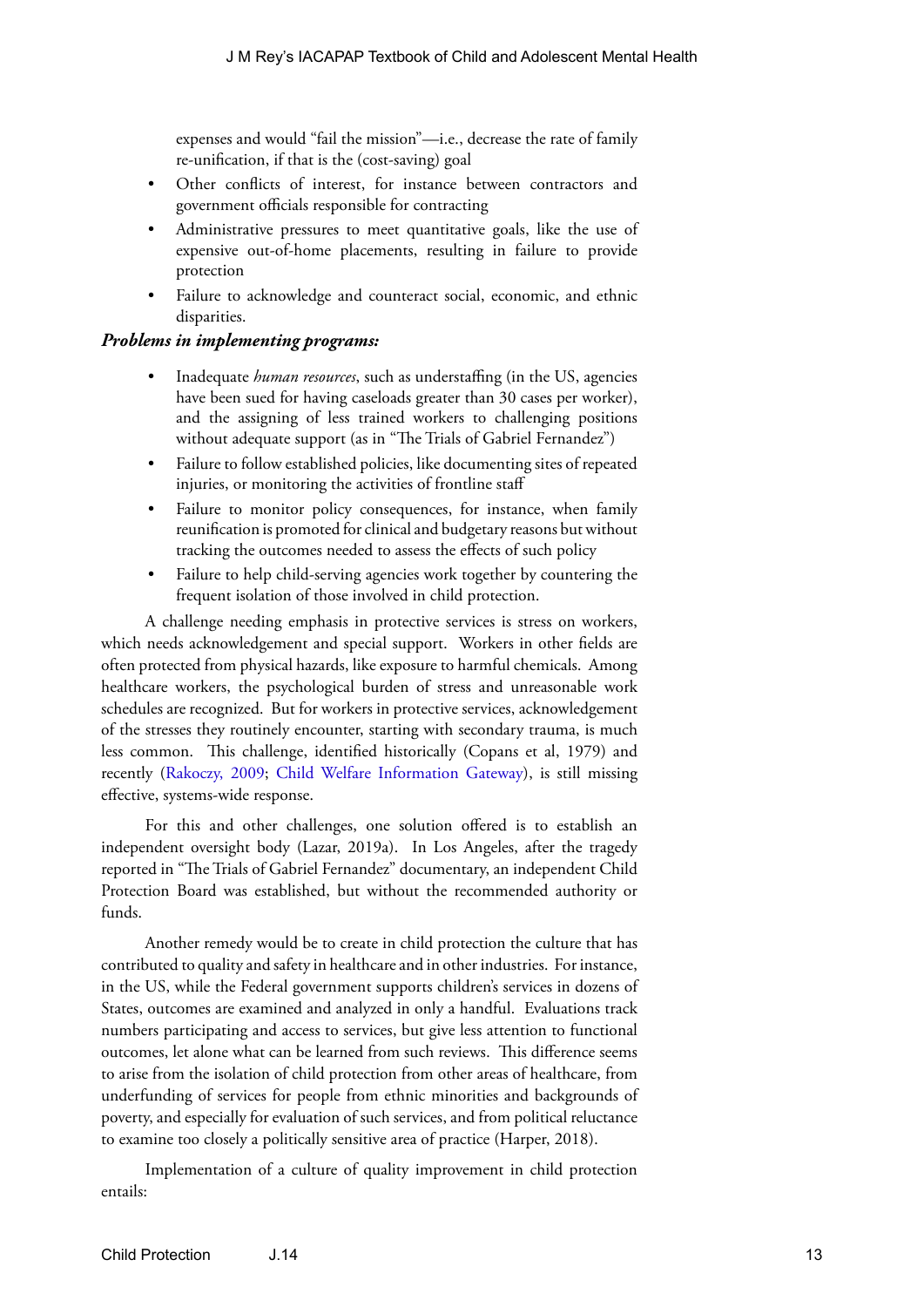- A commitment to review adverse events from a systems point of view, not a personalized approach that strives to find a person to blame
- After adverse events, regular review conferences for teaching and learning, protected—like medical reviews—from "discovery" and
- Support structures for vulnerable front-line workers.

Some of these activities are carried out by organizations like ["Zero Abuse](https://www.zeroabuseproject.org/)  [Project",](https://www.zeroabuseproject.org/) which, through consultation and training to child-serving agencies, aim to enhance protection by engaging people and resources through a trauma-informed approach of education, research, advocacy, and technologies that strengthen investigations, expose abusers, and provide survivors with pathways to recovery.

### **MOVING AHEAD: CHILD PROTECTION MEANS LOOKING AT THE CONTEXT, NOT JUST THE CHILD AND PARENTS**

Easily overlooked when the child has acute needs, the child's *context* (beyond the family) must be addressed to decrease risk, both to the index child and to children in general. Some aspects of context bear on the situation of the child and family:

- Socio-economic status, especially poverty, powerfully influences child outcome. Although higher rates of abuse and neglect are well known to be associated with poverty, income disparities and the legacy of racial and ethnic discrimination are often omitted from discussions of child protection. An exception is [The Harlem Children's Zone](http://www.hcz.org), a project that provides economic, nutritional, and educational support to an at-risk population of children, starting in early childhood. While reducing educational disadvantage, not abuse or neglect, is the primary goal, child safety is enhanced as well
- Historical and current discrimination, especially against ethnic and sexual minorities, enhances risk. Dedicated advocacy groups, like those found at [www.twloha.com](http://www.twloha.com), [www.strongfamilyalliance.org,](http://www.strongfamilyalliance.org) and [www.ncai.org](http://www.ncai.org), provide support for such youth
- Generational context. As mentioned above, transgenerational transmission of trauma is addressed by programs like IICAPS.

# **Aspects of Context that Bear on the Ways We Provide Services**

#### *How are our services organized?*

The isolation of many child protection services from other child-serving agencies has been mentioned above. Long-term child well-being, as well as morale among child protection workers and cost efficiency, argues for bringing these services together. Some States have reorganized child-serving agencies into a single agency to promote that goal.

#### *Medication – can we prescribe in context?*

In the US, prescription to children in public custody of more psychoactive medications and in higher doses than those prescribed to their peers has prompted

Do you have questions? Comments?

Click here to go to the Textbook's Facebook page to read texbook [news, share your views](https://www.facebook.com/pages/IACAPAP-Textbook-of-Child-and-Adolescent-Mental-Health/249690448525378)  about the chapter with other readers, question the authors or editor and make comments.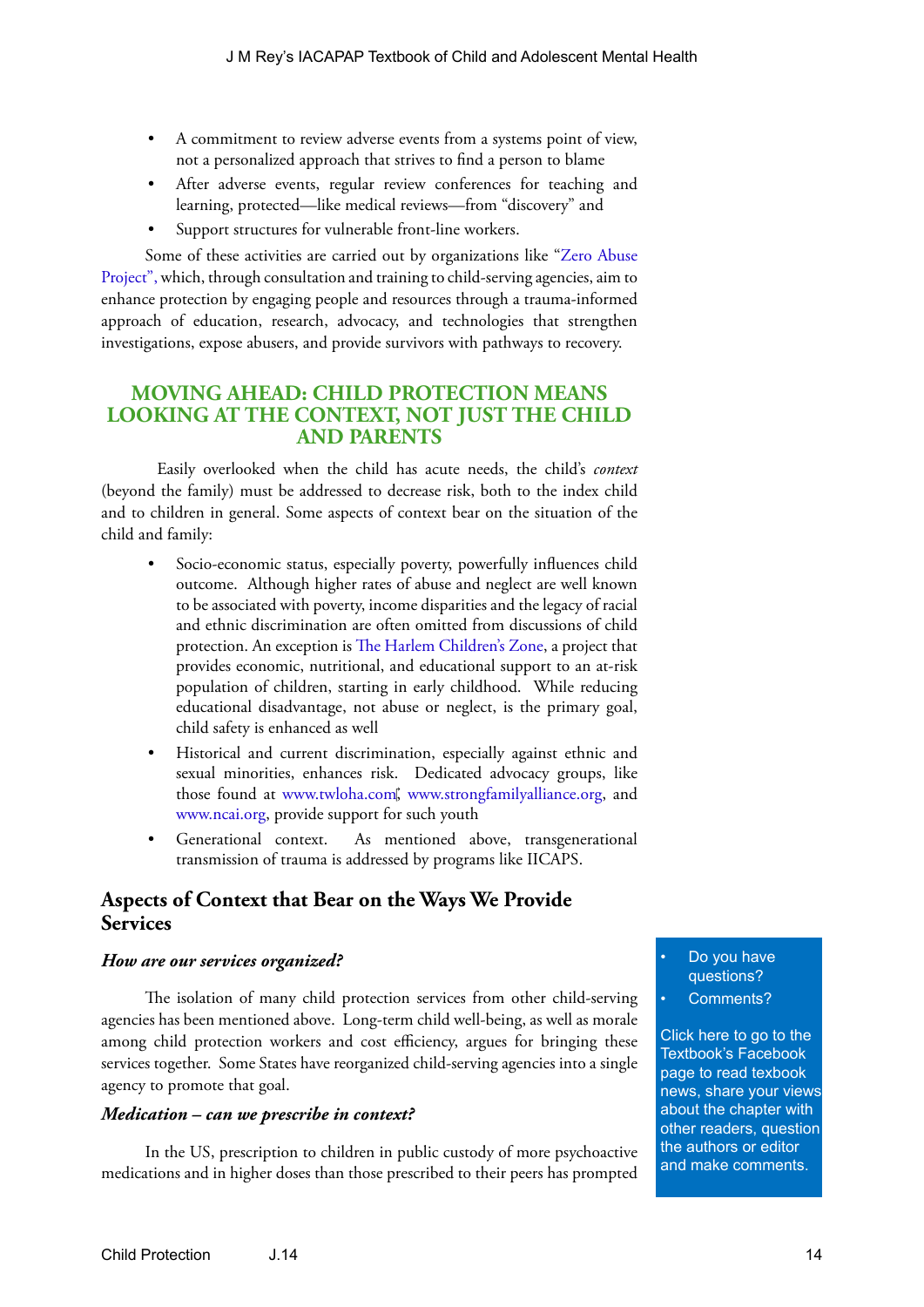Federal oversight, in particular a requirement that States implement oversight and management programs for such practice. This is a striking example of *context:* it is not a feature of the children themselves, but of the lack of coordination of medication prescription with other aspects of child service and the lack of State oversight of prescribing that result in such high levels of prescription.

In a simplified model, central nervous dysfunction produces symptoms that lead (usually) a medical practitioner to make categorical diagnoses and then to prescribe agents aimed at the central nervous system. A comprehensive model would include more of the context. For instance, in the child:

- The developmental stage
- Intrapsychic factors
- The child's self-understanding
- Understanding of their symptoms and alliance with treatment.

In the doctor, factors are relevant like:

- **Experience level**
- Role in the treatment system
- Relationships and coordination with other therapists
- Scope of "evidence" to be considered
- Relationship with the child and
- Relationship with parent/guardian.

Such a larger, contextual view is advocated in the Recommendations from the American Academy of Child and Adolescent Psychiatry (2015); see also Harper (2016b).

# **Beyond Talk – How Can We Use Non-Verbal Media?**

In child mental health, it is always worth looking for opportunities to use play, music, theater, and social connections. But this is especially true when dealing with a population for whom language may not be a strength, like children recovering from abuse and neglect. That difference may be constitutional or an acquired liability – related to the abuse and neglect and to trauma, or interrupted connection with those with whom children first use language.

Relevant here are domains not often considered, like art, play, and the media. A silent and guarded child may come alive when a silent and guarded child hears a song or a story, or watches a movie that make a connection where words did not suffice. A striking example was the use of a popular movie—"Antwone Fisher," featuring a famous African-American actor, about a soldier with a traumatic background—shown in a fancy downtown theater full of children in State custody. Such an event, in a high-prestige setting, sharing openly a narrative otherwise hidden by shame, uses play and story-telling to open up the path to recovery.



A creative use of recovery narratives presented a popular movie, "Antwone Fisher," about a soldier, survivor of early abuse and neglect, getting help for a breakdown while in the service. He later meets his long-lost mother, still struggling with addiction. The movie was shown in a fancy theatre to an audience of children in public custody, most of whom had never seen adverse experiences like theirs told as a recovery story and presented in such a celebrated setting.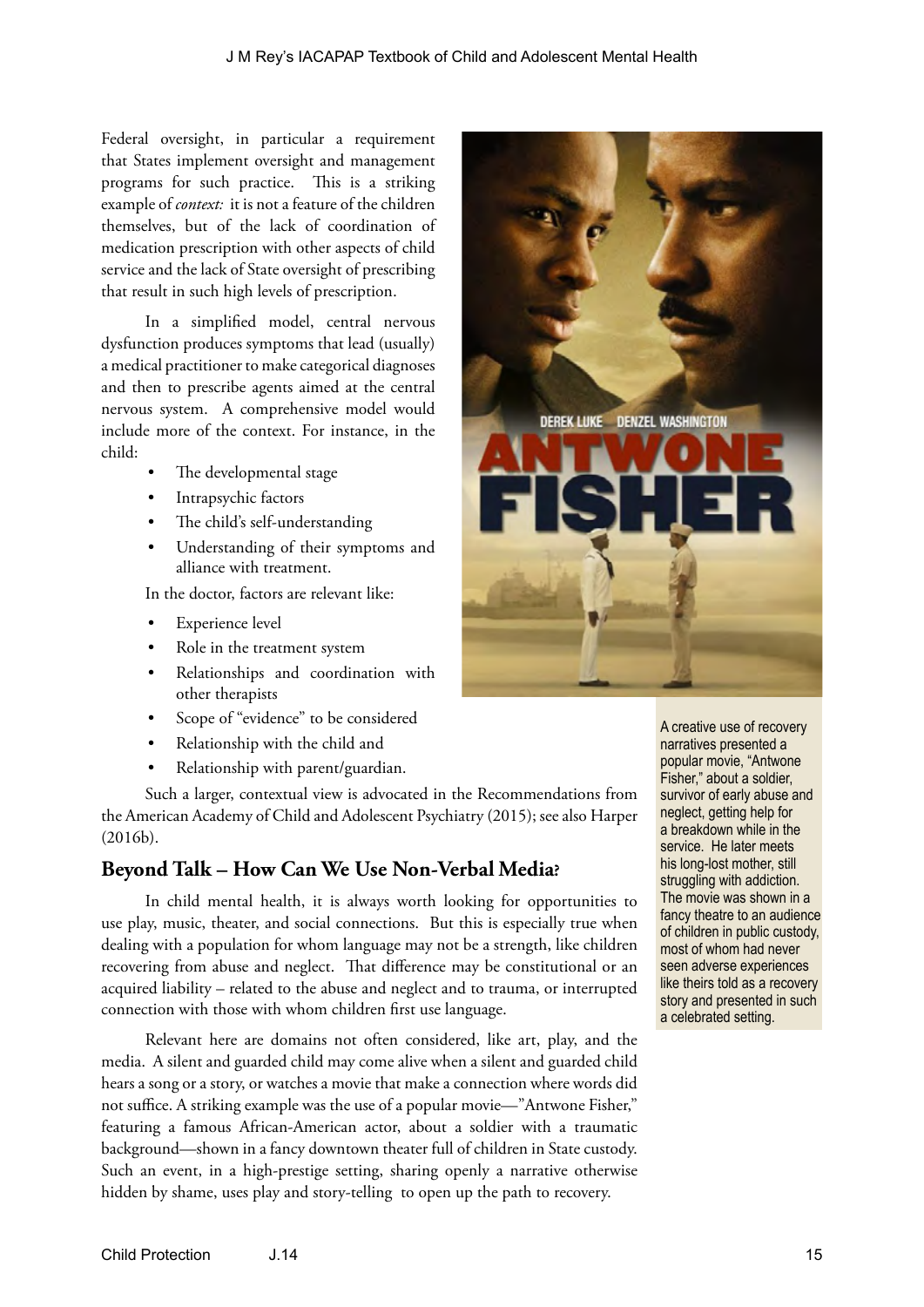#### **REFERENCES**

- Allen JG (2018). *Mentalizing in the Development and Treatment of Attachment Trauma*. New York: Routledge.
- [American Academy of Child and Adolescent Psychiatry \(2015\).](https://www.aacap.org/App_Themes/AACAP/docs/clinical_practice_center/systems_of_care/AACAP_Psychotropic_Medication_Recommendations_2015_FINAL.pdf)  *[Recommendations about the Use of Psychotropic](https://www.aacap.org/App_Themes/AACAP/docs/clinical_practice_center/systems_of_care/AACAP_Psychotropic_Medication_Recommendations_2015_FINAL.pdf)  [Medications for Children and Adolescents Involved in](https://www.aacap.org/App_Themes/AACAP/docs/clinical_practice_center/systems_of_care/AACAP_Psychotropic_Medication_Recommendations_2015_FINAL.pdf)  [Child-Serving Agencies](https://www.aacap.org/App_Themes/AACAP/docs/clinical_practice_center/systems_of_care/AACAP_Psychotropic_Medication_Recommendations_2015_FINAL.pdf)*.
- [Adverse Childhood Experiences \(ACES\). Centers for Disease](https://www.cdc.gov/violenceprevention/childabuseandneglect/acestudy/)  [Control and Prevention](https://www.cdc.gov/violenceprevention/childabuseandneglect/acestudy/)
- Ariès P (1960). *L'Enfant et la vie familiale sous l'Ancien regime*. Paris, Plon (translated as Centuries of Childhood: A Social History of Family Life. Centuries of Childhood. London: 1962)
- Bartholet E (2020). [Contested child protection policies](https://bartholet.wpengine.com/wp-content/uploads/2019/06/Contested-Child-Protection-Policies.pdf), in Dwyer J G ed, *The Oxford Handbook of Children and the Law*. Oxford University Press, New York.
- [Bauer MS, Damschroder L, Hagedorn H et al \(2015\). An](file:///D:/Users/jmrey/Documents/eBOOK/BOOK%202020%20ED/B.3%20Child%20protection/Bauer%20MS,%20Damschroder%20L,%20Hagedorn%20H%20et%20al%20(2015).%20An%20introduction%20to%20implementation%20science%20for%20the%20non-specialist.%20%20BMC%20Psychology%203:32)  [introduction to implementation science for the non](file:///D:/Users/jmrey/Documents/eBOOK/BOOK%202020%20ED/B.3%20Child%20protection/Bauer%20MS,%20Damschroder%20L,%20Hagedorn%20H%20et%20al%20(2015).%20An%20introduction%20to%20implementation%20science%20for%20the%20non-specialist.%20%20BMC%20Psychology%203:32)specialist. *[BMC Psychology](file:///D:/Users/jmrey/Documents/eBOOK/BOOK%202020%20ED/B.3%20Child%20protection/Bauer%20MS,%20Damschroder%20L,%20Hagedorn%20H%20et%20al%20(2015).%20An%20introduction%20to%20implementation%20science%20for%20the%20non-specialist.%20%20BMC%20Psychology%203:32)* 3:32. [https://www.ncbi.](https://www.ncbi.nlm.nih.gov/pmc/articles/PMC4573926/) [nlm.nih.gov/pmc/articles/PMC4573926/](https://www.ncbi.nlm.nih.gov/pmc/articles/PMC4573926/)
- Bethell C, Jones J, Gombojav N et al (2019). Positive childhood experiences and adult and relationship health in a statewide sample: Associations across adverse childhood experiences*. JAMA Pediatrics*. DOI:10.1001/jamapediatrics.2019.3007.
- Bourne R, Newberger EH (1979). *Critical Perspectives on Child Abuse*. Lexington MA: D C Heath
- [Center for the Developing Child, Harvard University. Applying](https://developingchild.harvard.edu/resources/inbrief-the-science-of-neglect-video/)  [the science of child development in child welfare](https://developingchild.harvard.edu/resources/inbrief-the-science-of-neglect-video/)  [systems.](https://developingchild.harvard.edu/resources/inbrief-the-science-of-neglect-video/) [https://developingchild.harvard.edu/](https://developingchild.harvard.edu/resources/inbrief-the-science-of-neglect-video/) [resources/inbrief-the-science-of-neglect-video/](https://developingchild.harvard.edu/resources/inbrief-the-science-of-neglect-video/)
- [Child Welfare Information Gateway. Burnout, Compassion](https://www.childwelfare.gov/aboutus/)  [Fatigue, and Secondary Traumatic Stress. https://www.](https://www.childwelfare.gov/aboutus/) [childwelfare.gov/aboutus/](https://www.childwelfare.gov/aboutus/)
- [Children's Bureau \(2019\) Report on Foster Care a Path to](https://www.acf.hhs.gov/cb/resource/child-welfare-podcast-foster-care-part1)  [Reunification](https://www.acf.hhs.gov/cb/resource/child-welfare-podcast-foster-care-part1).
- Copans S, Krell H, Gundy JH et al (1979). [The stresses of](https://www.ncbi.nlm.nih.gov/pubmed/436545)  [treating child abuse.](https://www.ncbi.nlm.nih.gov/pubmed/436545) *Child Today* 8:22.
- Declarations of Children's Rights: at [http://www.un-documents.](http://www.un-documents.net/gdrc1924.htm) [net/gdrc1924.htm](http://www.un-documents.net/gdrc1924.htm) and at
- [https://web.archive.org/web/20130926070812/http://www.](https://web.archive.org/web/20130926070812/http:/www.un.org/cyberschoolbus/humanrights/resources/child.asp) [un.org/cyberschoolbus/humanrights/resources/child.](https://web.archive.org/web/20130926070812/http:/www.un.org/cyberschoolbus/humanrights/resources/child.asp) [asp](https://web.archive.org/web/20130926070812/http:/www.un.org/cyberschoolbus/humanrights/resources/child.asp)
- [Gordon L \(2011\). Child welfare: A brief history.](http://socialwelfare.library.vcu.edu/programs/child-welfare-overview/) *Social Welfare [History Project.](http://socialwelfare.library.vcu.edu/programs/child-welfare-overview/)*
- Harper G (2016a) Decreasing ambiguity in child protection. *Journal of American Academy of Child & Adolescent Psychiatry* 55:349-350.
- Harper G (2016b). The Prescriber in Context: developmental and institutional context. Presented at Annual Meeting of American Academy of Child and Adolescent Psychiatry. Available on request.
- Harper G (2018). Toward evaluation in human services: Getting past the barriers. *Psychiatric Services* 69:228-230.
- Jones CM, Merrick MT, and Houry DE. "Identifying and preventing Adverse Childhood Experiences: Implications for Clinical Practice." *JAMA* 2020; 323:25-26.
- Kempe CH, Silverman FN, Steele BF et al (1962). The battered child syndrome. *JAMA* 181:17-24.
- Lazar K (2019a). Overhaul foster care reviews, say advocates. Assert independent agency could boost accountability. Boston Globe, 23 April.
- Lazar K (2019b). She's been bounced through more than a dozen foster homes. And she's just 6. Boston Globe. 24 August.
- [Lee T, Fouras G, Brown R et al \(2015\). Practice parameter for](https://jaacap.org/article/S0890-8567(15)00148-3/fulltext)  [the assessment and management of youth involved](https://jaacap.org/article/S0890-8567(15)00148-3/fulltext)  [with the child welfare system.](https://jaacap.org/article/S0890-8567(15)00148-3/fulltext) *Journal of the American [Academy of Child & Adolescent Psychiatry](https://jaacap.org/article/S0890-8567(15)00148-3/fulltext)* 54:502-517.
- Lepore J. Baby Doe. *The New Yorker*, 1 February 2016.
- Lewis M, Lewis DO, Shanok SS et al (1980) The undoing of residential treatment: A follow-up study of 51 adolescents. *Journal of the American Academy of Child Psychiatry* 19:160-171.
- [Murray KO, Gesiriech S \(not dated\). A Brief Legislative](https://www.masslegalservices.org/system/files/library/Brief%20Legislative%20History%20of%20Child%20Welfare%20System.pdf)  [History of the Child Welfare System](https://www.masslegalservices.org/system/files/library/Brief%20Legislative%20History%20of%20Child%20Welfare%20System.pdf). [https://www.](https://www.masslegalservices.org/system/files/library/Brief%20Legislative%20History%20of%20Child%20Welfare%20System.pdf) [masslegalservices.org/system/files/library/Brief%20](https://www.masslegalservices.org/system/files/library/Brief%20Legislative%20History%20of%20Child%20Welfare%20System.pdf) [Legislative%20History%20of%20Child%20](https://www.masslegalservices.org/system/files/library/Brief%20Legislative%20History%20of%20Child%20Welfare%20System.pdf) [Welfare%20System.pdf](https://www.masslegalservices.org/system/files/library/Brief%20Legislative%20History%20of%20Child%20Welfare%20System.pdf)
- Munro E (1999). Common errors of reasoning in child protection work. *Child Abuse & Neglect* 23:745-758.
- Myers JEB (2008). A short history of child protection in America. *Family Law Quarterly* 42:449-463
- New Directions in Child Abuse and Neglect Research. National Research Council 2014. Washington, DC: The National Academies Press.
- Orme N (2001). *Medieval Children*. New Haven: Yale University Press.
- [Price-Robertson R, Bromfield L, Lamont A.](https://aifs.gov.au/cfca/sites/default/files/publication-documents/cfca-paper23.pdf) *International [Approaches to Child Protection. What can Australia](https://aifs.gov.au/cfca/sites/default/files/publication-documents/cfca-paper23.pdf)  learn?* [CFCA Paper No. 23 — July 2014](https://aifs.gov.au/cfca/sites/default/files/publication-documents/cfca-paper23.pdf)
- [Rakoczy S \(2009\). Compassion Fatigue in Child Welfare.](https://www.socialworker.com/feature-articles/practice/Compassion_Fatigue_in_Child_Welfare/) *The [New Social Worker.](https://www.socialworker.com/feature-articles/practice/Compassion_Fatigue_in_Child_Welfare/)*
- [https://www.socialworker.com/feature-articles/practice/](https://www.socialworker.com/feature-articles/practice/Compassion_Fatigue_in_Child_Welfare/) [Compassion\\_Fatigue\\_in\\_Child\\_Welfare/](https://www.socialworker.com/feature-articles/practice/Compassion_Fatigue_in_Child_Welfare/)
- "Removed" video available at [https://www.youtube.com/](https://www.youtube.com/watch?v=lOeQUwdAjE0) [watch?v=lOeQUwdAjE0](https://www.youtube.com/watch?v=lOeQUwdAjE0)
- Rosen C, McCarthy-Jones S, Chase KA et al (2020). [The role](https://pubmed.ncbi.nlm.nih.gov/32088506-the-role-of-inner-speech-on-the-association-between-childhood-adversity-and-hearing-voices/)  [of inner speech on the association between childhood](https://pubmed.ncbi.nlm.nih.gov/32088506-the-role-of-inner-speech-on-the-association-between-childhood-adversity-and-hearing-voices/)  [adversity and 'hearing voices'](https://pubmed.ncbi.nlm.nih.gov/32088506-the-role-of-inner-speech-on-the-association-between-childhood-adversity-and-hearing-voices/). *Psychiatry Research* 286. doi.org/10.1016/j.psychres.2020.112866
- Shweder R (2000). What about "female genital mutilation"? And why understanding culture matters in the first place. *Daedalus* 129:209-232.